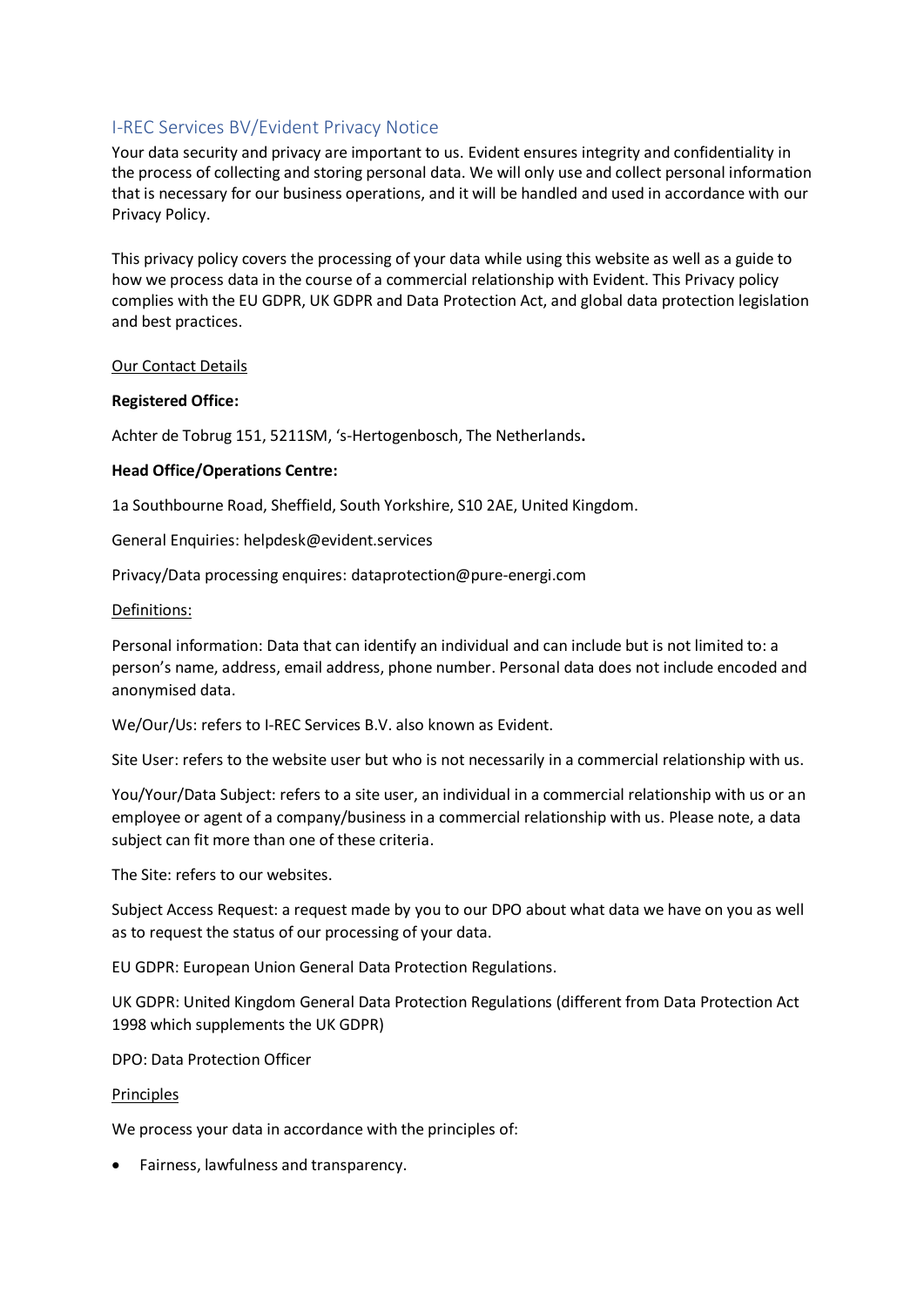- Collection of data for specific, explicit and legitimate purposes.
- Adequacy, relevance and limitation of data to what is necessary.
- Accuracy of data and facilitating rectification of inaccurate data.
- Reasonable retention of data for no longer than is necessary.
- Security of data
- Safeguarding data during transfers.

### Legal basis for data collection and processing.

As a site user, the legal basis for collecting and processing data about the use of the website is our legitimate interest. As an individual in a commercial relationship with us, the legal basis for collection and processing of your data is part of our contractual obligation. For employees or agents of a company in a commercial relationship with us, we rely on our legitimate interest arising from the contract between your employer and us as the legal basis for the collection and processing of your personal data. For individuals who have been in communication with us beyond the website but are not yet in a commercial relationship with us, the legal basis for processing your data is our legitimate interests and your consent if you contact was initiated by you.

### Information we collect, how we collect it and how it is used.

We collect information with regards to how the Site User uses the Site, this is usually anonymous and helps to provide information as to the ease of use, accessibility and performance of the website. We also collect information from individuals at the start of a commercial relationship, this may include name, address, email, phone number, national identification documents and work information. This information is required at the start of a commercial relationship to facilitate the provision of our services to you. This information is usually collected through the appropriate application forms on the Issuer or Code Manager's website.

When you send communications to us, we may retain and use these communications in order to process your enquiries, respond to your requests, and improve our services.

We will share this information with other organisations, if necessary for the provision of our service to you or in facilitating the exercise of your right to portability, where that applies. Please see the Business Transfers section of this policy for more information.

It is our policy not to use or disclose confidential or non-public information received from clients except in connection with the provision and improvement of our services. Such uses or disclosures may include, for example, those that are usual, appropriate, or acceptable to carry out the service for which the information was given.

We do not disclose confidential or non-public information to third parties for their direct marketing purposes nor do we endorse or promote offers from third party advertisers.

We may from time to time, in accordance with this Privacy Policy, use personal, confidential, or nonpublic data to inform a client or customer about products and services that we expect may be of interest to them. Individuals may object to any such data being used for such marketing purposes by contacting us in writing at the address or email below.

### External websites

Our website occasionally links to other websites for additional information. The Company does not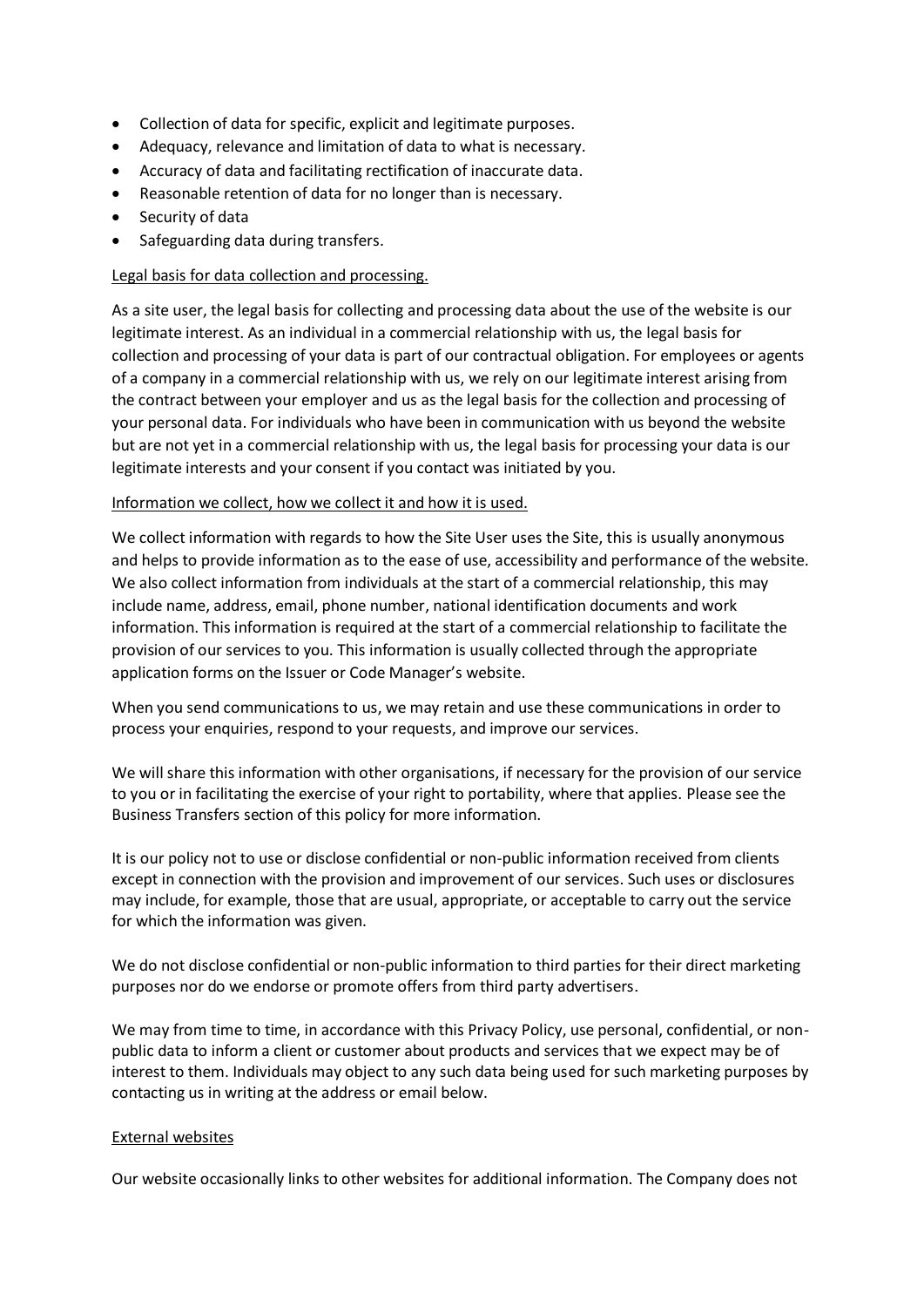control and is not responsible for how these external web sites collect and use information. This privacy statement applies only to our own domain, evident.services and evident.app

### Your right to opt out:

As a site user, you can opt out of data collection and usage. Please see our cookie policy for more information on how to opt out of data collection. You can also contact the DPO to request restricted processing or erasure of your data.

As an individual in a commercial relationship with us, consent to collecting and processing data is drawn from the contractual agreement. To end the processing of data, you may contact the DPO to request a restriction of processing, such that no other communication is made with you other than for the purpose of ensuring termination of the contract. Upon termination of the contract, data will be retained in line with the retention policy set out in this policy and will only be stored in line with our obligations under the retention policy.

As an employee or agent of a company or business in a commercial relationship with us, you have a right to restrict processing of your information by contacting the DPO. Reasonable steps will be taken alongside your principal or employer to ensure that a replacement contact at the company is made available, after which your data will be fully and permanently deleted.

### Third Party Processors

We process all the data we collect through Pure Energi Limited who adhere to data protection legislation in the UK, EU and globally. Additional safeguards are put in place by Pure Energi to ensure that data is kept securely, processed in line with this policy and protected where international transfers take place.

Pure Energi Limited stores and processes information using infrastructure of cloud service providers. Pure Energi Limited has ensured that it uses a cloud service provider whose compliance with data protection legislation is robust enough to meet its requirements. Safeguards such as encryption are also in place to ensure that data is secure. Pure Energi Limited's cloud service providers also ensure that only authorised personnel have access to servers where data is stored and processed.

### Data storage and retention:

Your information is securely stored in the United Kingdom.

For individuals in a commercial relationship with us, data that is provided to us at the start of the commercial relationship will be kept throughout the course of the relationship with us. For employees of companies in a commercial relationship with us, data is kept throughout the course of your principal's relationship with us or until you request restriction or objection to processing of your data.

Data on the Registry is never deleted. This is needed for our audit trail purposes. These audit purposes are for our legitimate interests and fall under the scope of lawful basis for processing relating to archiving data for historical research purposes. Such data will include, usernames, names, telephone number and emails that have been provided in the course of your commercial relationship with us. We will employ further safeguards of restricted processing, pseudonymisation, and invisibility of such data. **You retain the right to access or request what information we have on you in the registry**. However, once a commercial relationship has ended, the right to rectification no longer applies as the data is historical.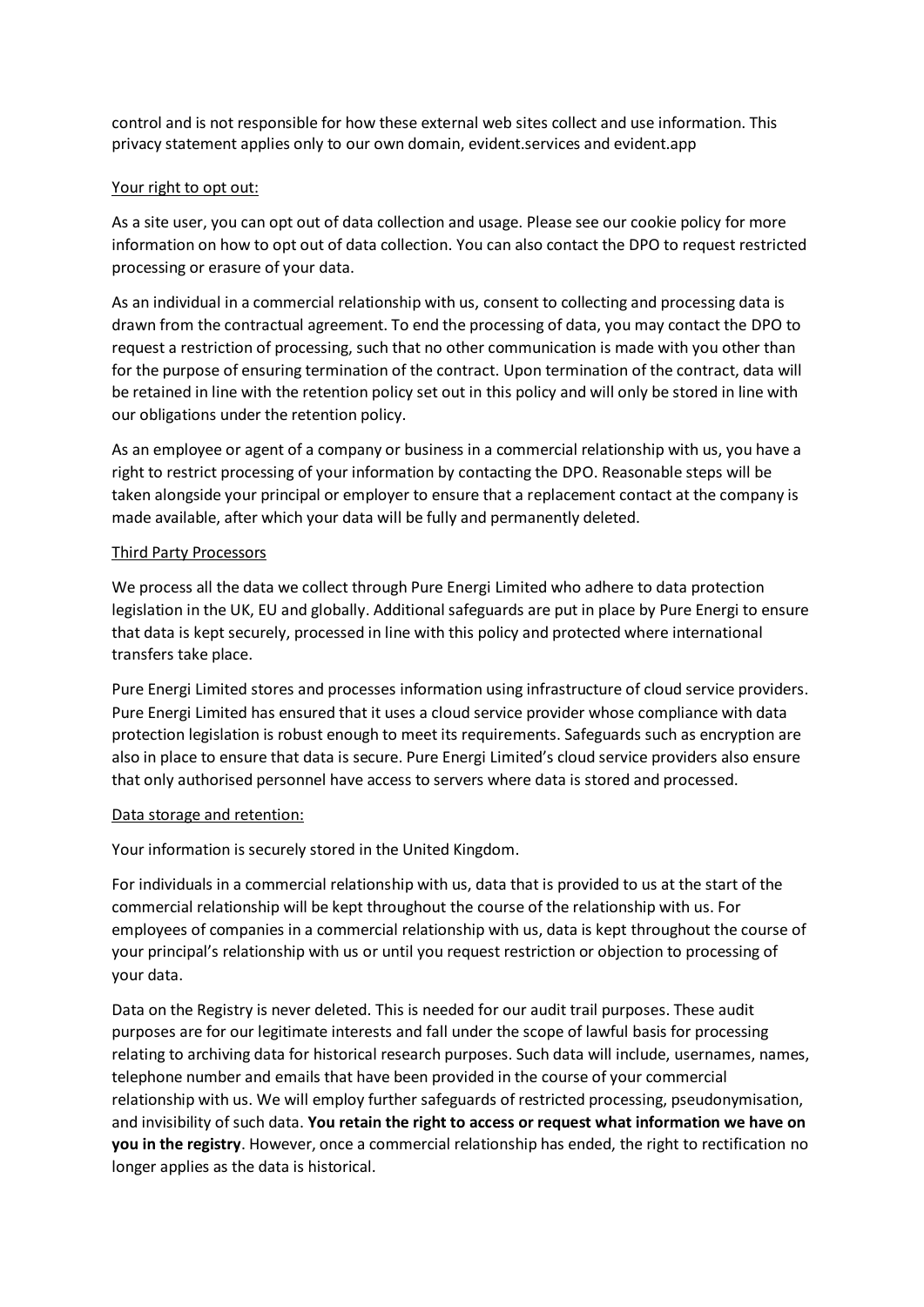Only data on the Registry is kept in this manner, where the data is kept elsewhere, we keep your data for we keep your data for eighteen months, except contracts which we will maintain a copy of for our business records. We keep data for this period for dispute resolution purposes, national legislation complaince purposes and outstanding billing purposes. After this time period, data is deleted.

We take reasonable precautions to protect personal, confidential, and non-public information. It is our policy to restrict access to confidential, non-public, and personal information to those employees who need to know such information in order to provide our services or as otherwise appropriate and consistent with this Privacy Policy.

### Your rights

- You have a **right to be informed** of the data we collect, when we collect it, how we use it and changes to the way we process your data.
- You have a **right of access** to the data we hold on you by submitting a subject access request to the DPO through the stipulated means in the next section of this policy.
- You also have a **right to rectify** data that is held by us, where there is reason to believe that such data is inaccurate.
- You have a **right to the erasure** of your data (in line with our retention policy). You have a right to restrict processing of your data.
- You have a **right to object to automated decision-making** including profiling.
- Site users and employees or agents of companies in a commercial relationship with us have an additional **right to object** to our processing of your data, please see the information above on data storage and retention. You do not have a right to data portability as our processing of your data is only for our legitimate interests.
- While the right to object does not apply to individuals in a commercial relationship with us, the **right to withdraw consent and restrict processing** in line with the right to opt out will apply.
- Individuals in a commercial relationship with us also have a **right to portability** in order to securely move and use your data across a range of services without having to provide such data again, also see the business transfers section for more information.
- Individuals who have been in communication with us beyond the website but are not yet in a commercial relationship with us have the same rights as employees of client companies.

The ways in which these rights can be exercised and clearly stated throughout this policy document, and you can contact the DPO for more information or to make a request to exercise these rights.

Additionally, employees or agents of companies in a commercial relationship with us must bear in mind, that we act as a joint controller with their principal who provided their details to us, for the purposes of fulfilling our contractual obligation, hence, the employer or principal, themselves must be contacted by you for processing of your data that does not relate to the commercial relationship, we have with them.

## Subject Access Request

EU data subjects: Email or write to the DPO or the EU Representative.

Data subjects in non-EU countries: Email or write to the DPO.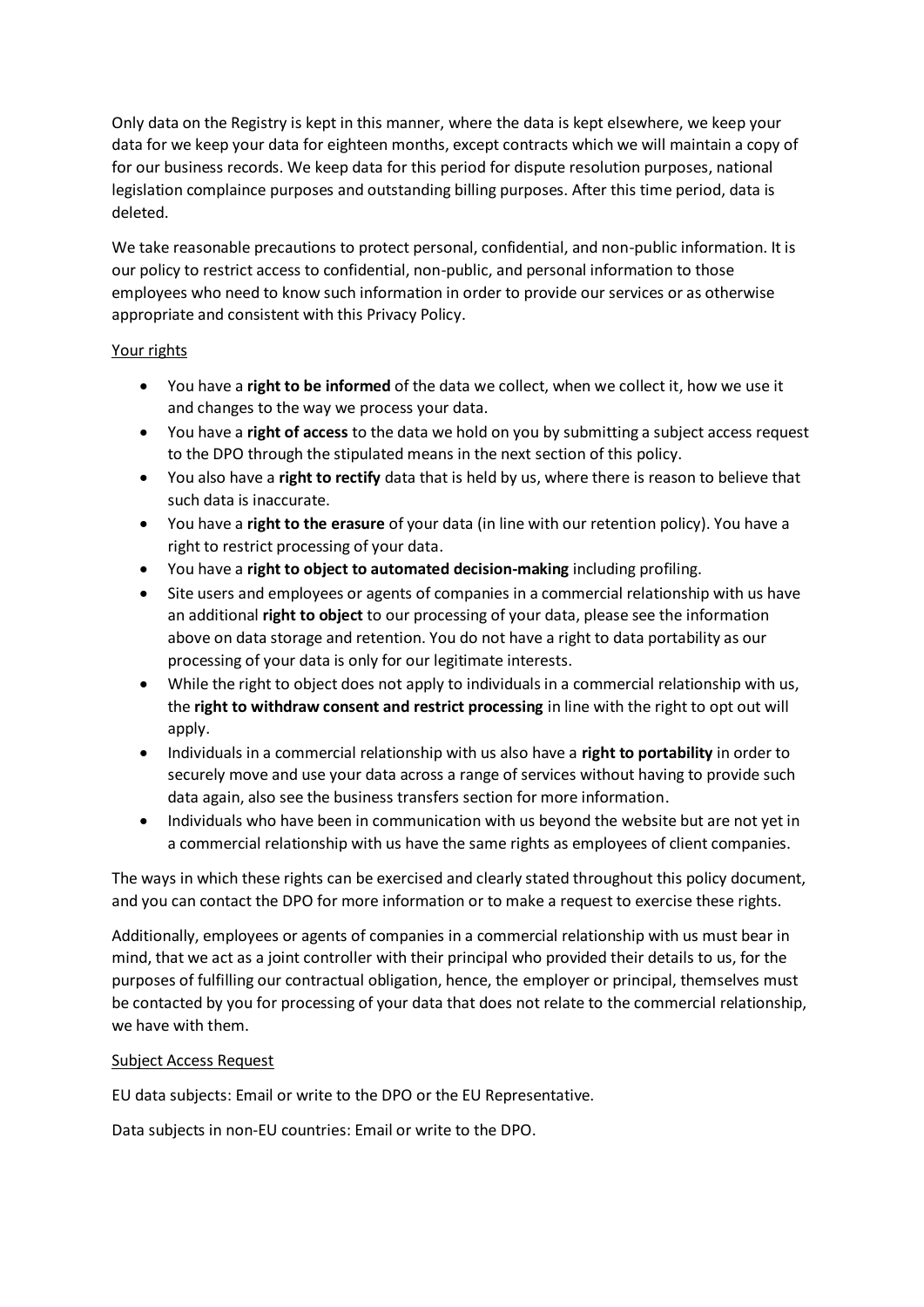It is recommended that a copy of ID is attached to your letter or email, as we cannot process a request unless we are able to identify the individual. More information may be requested for the purpose of identifying the individual to prevent unauthorised access.

More information may also be requested with regards to the Subject Access Request itself to ensure that the request is dealt with effectively.

While, legally, we have a month to respond to requests, we aim to acknowledge receipt of subject access requests and request additional information, if necessary, within seven business days of receiving the request. Upon the receipt of all necessary information and proper identification of the data subject, we aim to process and complete the request within a further 14 business days.

Where there is an urgent reason for faster processing of a subject access request, the data subject must state that it is urgent and the reason for such urgency. It is recommended that urgent subject access requests be by email.

Requests will be responded to in the same manner as it has been received unless the data subject requests otherwise in the initial or subsequent communication.

### DPO

Name: Michelle Aipime

Correspondence Address: Pure Energi Limited, 1a Southbourne Road, Sheffield, S10 2AE, South Yorkshire, United Kingdom.

Email: [dataprotection@pure-energi.com](mailto:dataprotection@pure-energi.com)

### **The DPO is also the UK representative for Evident data subjects based in the United Kingdom.**

### EU representative

Under the EU GDPR, we hereby provide the EU representative below as an additional contact point for data subjects based in the EU. Please note the EU representative can only deal with requests relating to data subjects in the EU.

### Name: Jared Braslawsky

Correspondence Address: Achter de Tobrug 151, 5211SM, 's-Hertogenbosch, The Netherlands

Email: eudata@pure-energi.com

### Information Disclosure Obligations under national laws

Personal data held by us will be treated with the utmost confidentiality. However, where we reasonably suspect criminal activity, we will disclose such information to the appropriate authroities. Likewise, where we are bound by national laws to make certain disclosures to public authroities or regulatory bodies or bound by court order to make such disclosures in a legal proceeding, we will comply with such obligations.

We will only inform the data subject of such a disclosure if the law or court order in question permits it.

Public Data published by other sources: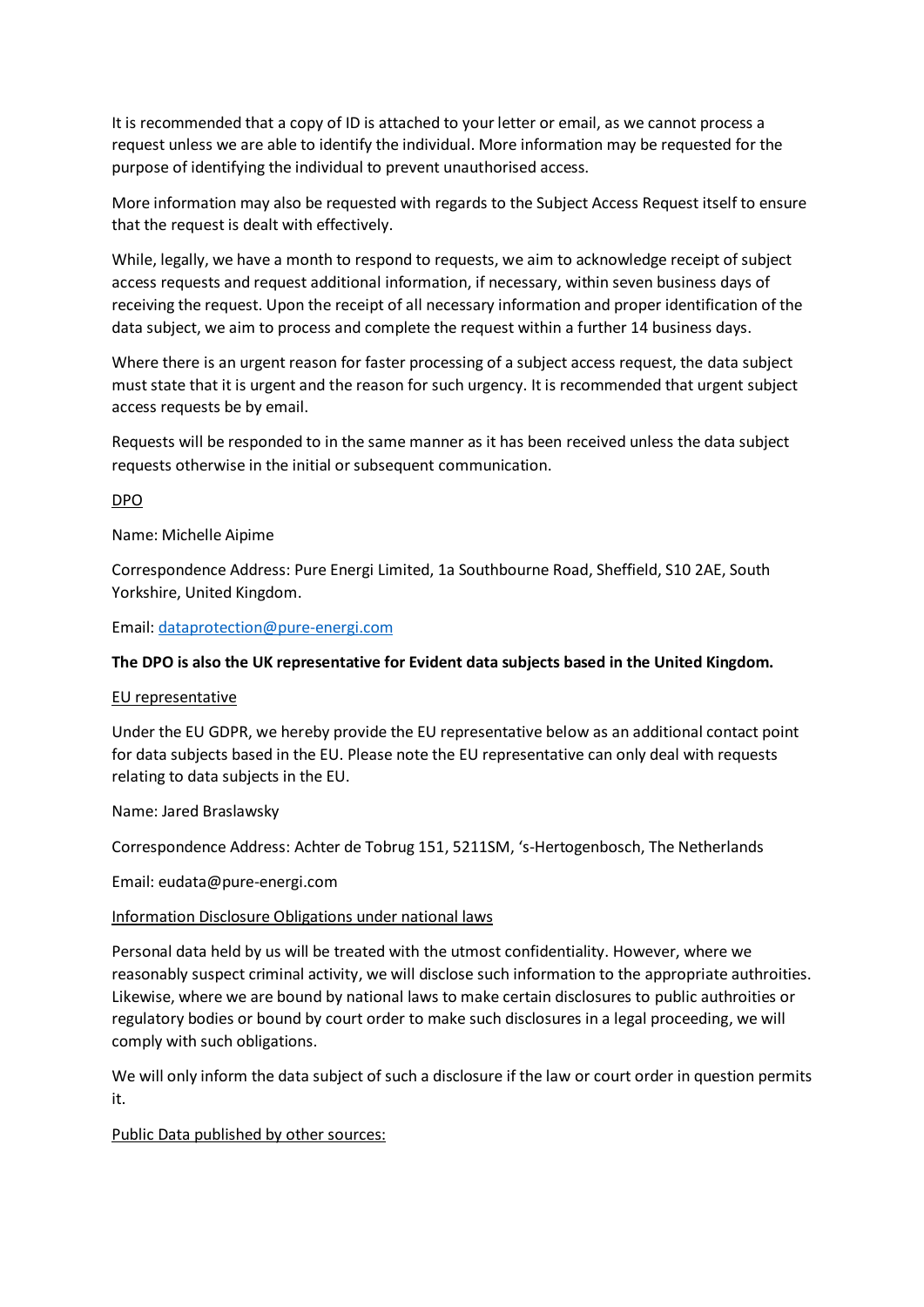This policy does not apply to data that is publicly available. However, where such data has been deleted/erased from the source upon the request of the data subject or to comply with a court order, law or other code of conducts/guidelines, we will also erase any duplicates of such data on our systems at the request of the data subject.

### Public Data Published by us:

Data may be made public by us, this may include client energy device information (which stays on forever, but upon termination of our contractual relationship, it will be made clear that I-RECs are no longer being issued against the device), list of participants and registrants (information here will be removed upon contract termination). Such data is only made public according to the Standard terms agreed upon between you and us upon the commencement or continuation of a commercial relationship and in fulfilling our obligations in line with regulations. Where our commercial relationship comes to an end, and such data is no longer public, and we will take reasonable and practical steps to ensure that processors or joint controllers whom we have shared such data with and other parties who access this data from us also erase their copies of the data. However, we cannot guarantee that such data will be made completely private due to the nature of the internet, especially as the basis of making the data public was based on the terms of our contract.

### Data security and protection

We ensure that data is kept secure using industry standards on information security management. However, there is no guarantee that measures for security will always prevent unauthorised access. Where unauthorised access occurs, we will notify you, take reasonable steps to remedy the situation and to mitigate it in the future.

Where we communicate through electronic means with you, we will also ensure that we take all reasonable steps to ensure that our medium is free from viruses and is secure. However, we cannot guarantee absolute security as no method of transmission over the internet is 100% secure. Consequently, we cannot ensure or warrant the security of any information you transmit to us, and you do so at your own risk.

We also urge you to take reasonable steps to ensure that there is no unauthorised access to your data by ensuring that your devices and credentials are kept safe and private.

### Breach

In the event of a data breach, the Information Commissioner's Office (ICO) and/or Dutch Data Protection Authority and the affected data subjects involved will be notified. Where it is not possible to give individual notice to you, a public notice will be placed on this website.

### Business transfers

Apart from processing with the aforementioned processors, we also share data with the Central Issuers, your country's Issuer, Registry operators, Platform operators and the International REC Foundation. This will be in order to comply with the Foundation's International Attribute Tracking Standard, the Evident Product Code, appropriate contractual obligations and national legislation.

We may also get information from the Businesses we have commercial relationships with in the course of providing services to you and them. The information we get is your name, contact details, activities carried out between parties under contract relating to the issuance or redemption of I-RECs. We get this information from the Central Issuers, your country's Issuer, Registry operators, Platform operators.